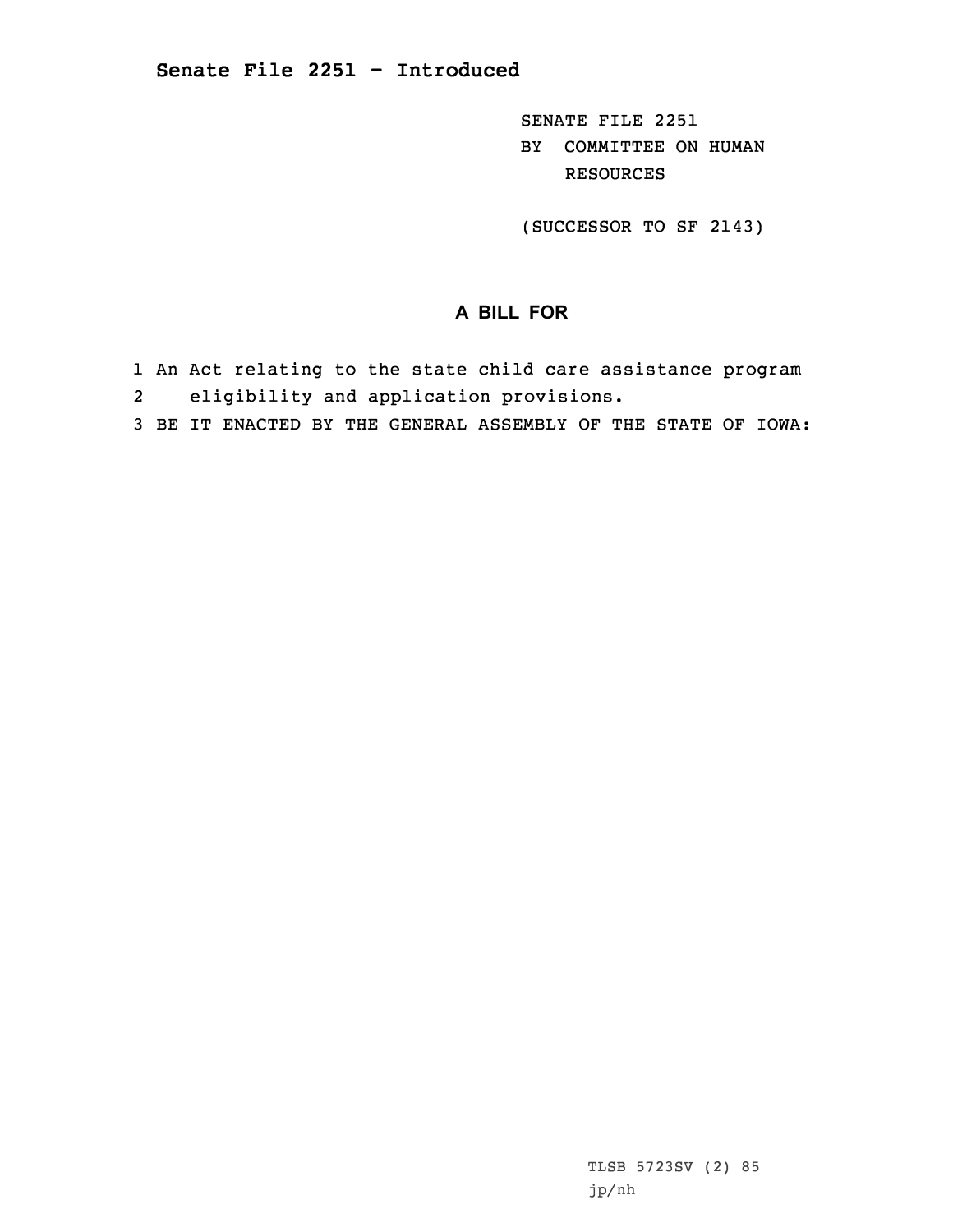1 Section 1. Section 237A.13, subsection 7, paragraphs <sup>a</sup> and 2 c, Code 2014, are amended to read as follows:

 *a.* Families with an income at or below one hundred percent 4 of the federal poverty level whose members <del>are employed</del>, for at least twenty-eight hours per week in the aggregate, are employed or are participating at <sup>a</sup> satisfactory level in an approved training program or educational program, and parents with <sup>a</sup> family income at or below one hundred percent of the federal poverty level who are under the age of twenty-one years and are participating in an educational program leading to <sup>a</sup> high school diploma or the equivalent.

12 *c.* Families with an income of more than one hundred percent 13 but not more than one hundred forty-five percent of the 14 federal poverty level whose members <del>are employed</del>, for at least 15 twenty-eight hours per week in the aggregate, are employed 16 or are participating at <sup>a</sup> satisfactory level in an approved 17 training program or educational program.

18 Sec. 2. Section 237A.13, subsection 8, Code 2014, is amended 19 to read as follows:

 8. Nothing in this section shall be construed as or is intended as, or shall imply, <sup>a</sup> grant of entitlement for services to persons who are eligible for assistance due to an income level or other eligibility circumstance addressed in this section. Any state obligation to provide services pursuant to this section is limited to the extent of the funds appropriated for the purposes of state child care assistance. The department shall not redetermine the eligibility of <sup>a</sup> program participant more frequently than every twelve months. Sec. 3. STATE CHILD CARE ASSISTANCE APPLICATIONS —— MOBILE

30 DEVICES.

 1. The department of human services shall review the application form and other elements of the process used by applicants to apply for the state child care assistance program. The purpose of the review is to simplify the process by eliminating requirements to provide unneeded or redundant

-1-

LSB 5723SV (2) 85 jp/nh 1/3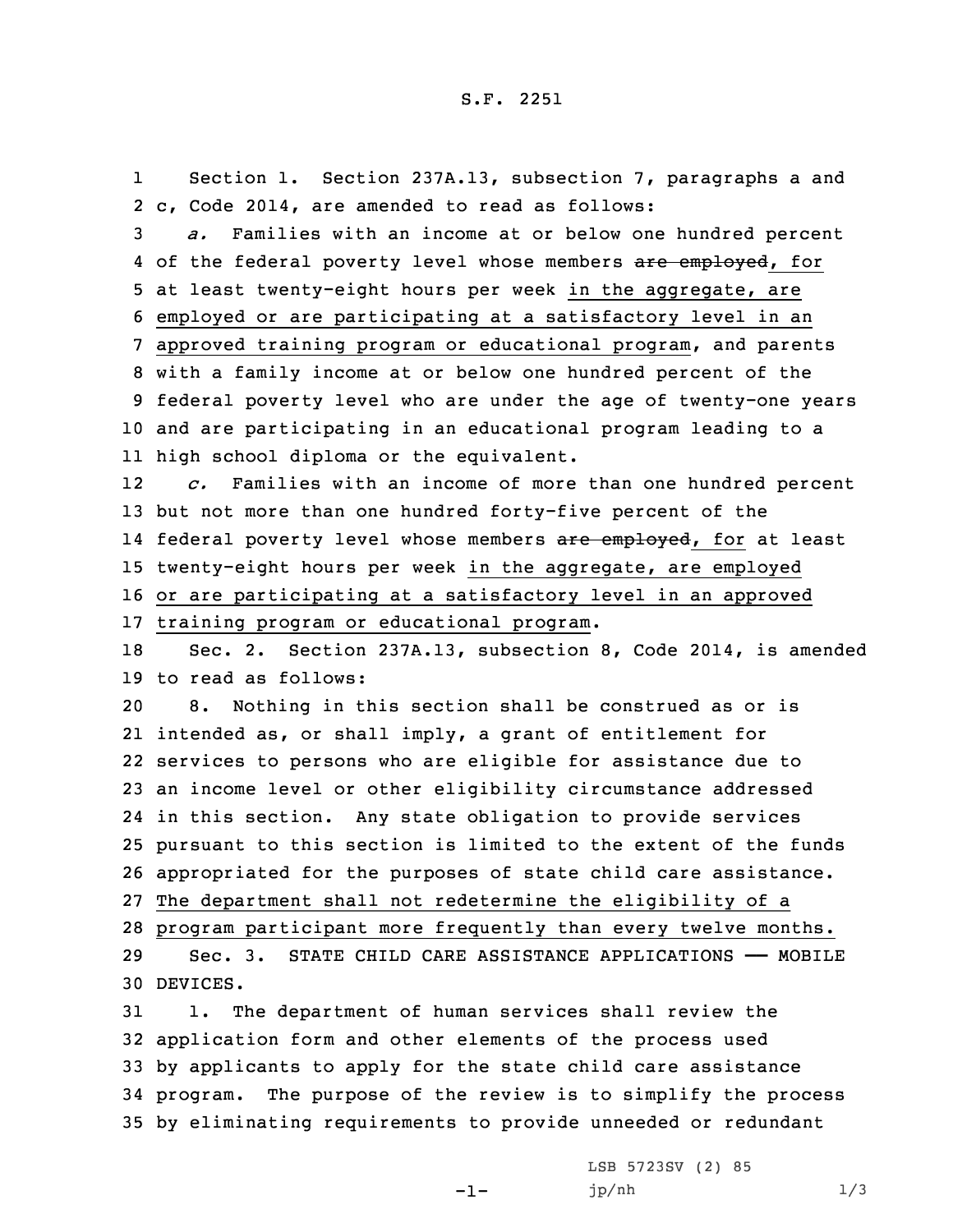information and improving the wording of the application, and identifying other options for improvement. The department shall report the results of the review to the governor and general assembly on or before December 1, 2014.

 2. The department shall implement an application process enhancement so that applicants for the state child care assistance program may apply for the program using <sup>a</sup> mobile information technology device.

 Sec. 4. IMPLEMENTATION. The department of human services shall adopt rules and take other actions as necessary to implement, as state child care assistance program eligibility provisions, the amendments to section 237A.13 in this Act, on July 1, 2014.

## 14

## EXPLANATION

15 **The inclusion of this explanation does not constitute agreement with** <sup>16</sup> **the explanation's substance by the members of the general assembly.**

17 This bill relates to the state child care assistance program 18 eligibility and application provisions.

 State child care assistance program eligibility requirements in Code section 237A.13 are addressed. The program is administered by the department of human services. The department establishes waiting list requirements for the program based upon the availability of funding and eligibility requirements for the program generally match the waiting list requirements. The bill amends two of the waiting list requirements that are based upon income and employment for at least 28 hours per week or participation in an educational 28 program.

 The bill revises the 28-hour-per-week employment requirement to apply to <sup>a</sup> combination of employment and participation at <sup>a</sup> satisfactory level in an approved training or education program for 28 hours per week in the aggregate.

33 The bill provides that the department shall not redetermine 34 the eligibility of <sup>a</sup> program participant more frequently than 35 every 12 months.

 $-2-$ 

LSB 5723SV (2) 85 jp/nh 2/3